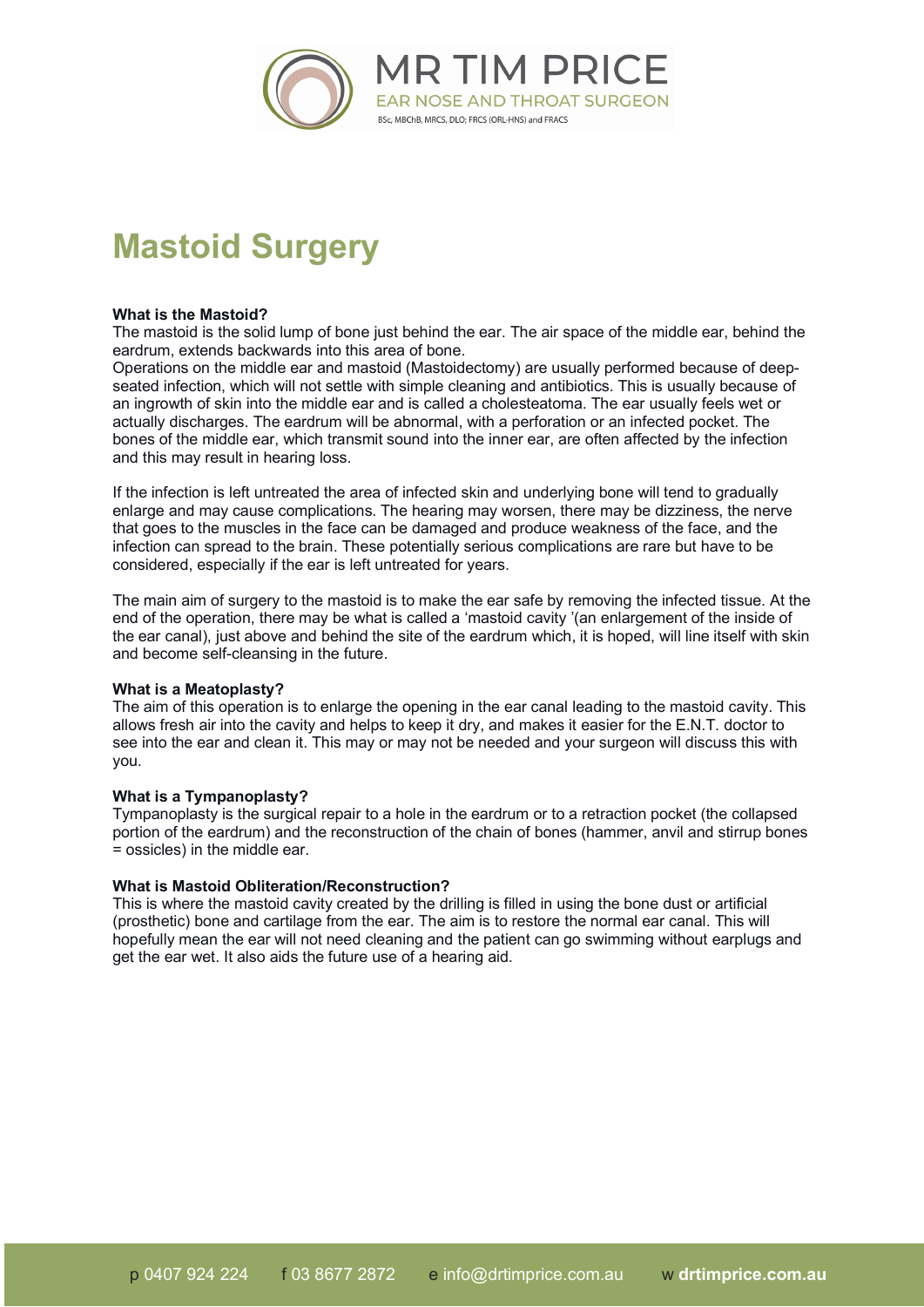# **What does the operation involve?**

# *Before the operation:*

- Arrange for 2 weeks off work.
- Check that you have a friend or relative who can take you home after the operation.
- You must not drive for at least 24 hours after a general anaesthetic.
- Make sure that you have a supply of simple painkillers at home.

#### *The day of the operation:*

Admission is almost always on the day of surgery. The nurses will complete some routine paperwork and tests. You will be asked to change into a gown ready for theatre. The anaesthetist will come to see you and discuss the anaesthetic side of things. A member of the ENT team will also see you before your operation.

#### *The anaesthetic:*

The operation is performed under general anaesthetic.

#### *The operation itself:*

The operation is performed with you asleep (under general anaesthetic), and takes 2-3 hours in all. Normally one of two possible approaches to the mastoid bone is used. In the first, the posterior approach, the incision is made in the skin crease behind the ear. In the second, anterior approach, the incision is made from the roof of the ear canal upwards into the hairline. All incisions through skin involve cutting through some of the smaller nerves in the skin and result in some skin numbness. The numbness generally improves with time but it may take weeks or months because the nerves re-grow very slowly.

The bone of the mastoid is gradually removed with a fine drill, working from the hole or pocket in the eardrum backwards and upwards, gradually widening the ear canal as far as is needed to clear out the infected tissue. Often some areas of the eardrum need to be removed as well as some of the small bones that transmit sound from the eardrum to the inner ear if they are also diseased and infected. If it is possible an attempt at reconstructing the hearing will be made (a Tympanoplasty).

The area of bone bare in the mastoid that has resulted from the drilling (the cavity) is then covered with a thin sheet of graft tissue taken from the covering of a flat muscle in the area. The cavity and ear canal are packed with an antiseptic dressing. This may be a long piece of gauze bandage soaked in a yellow antiseptic ointment containing iodine or a dissolving sponge dressing soaked in antibiotic ear drops. If you are allergic to iodine please let me know before the operation. In some cases, the wall of the ear canal can be preserved (Combined Approach Tympanoplasty) or reconstructed (Mastoid Obliteration) to some degree at the end of the operation so that there is no cavity left after the surgery. Dressings will be placed in the ear canal after this procedure.

The skin wound is closed with some stitches and a pressure dressing is wrapped around the head to reduce any swelling or bruising around the ear over the next few hours. This dressing is removed prior to you going home.

The stitches used to close the skin may be buried and do not need to be removed as they will dissolve. If the stitches are not buried you will be given instructions on when to have them removed. Steristrips may be placed over the wound to protect it and these can be peeled off after 7 days.

#### *After the operation:*

After a short time in the recovery area, you will be taken back to the ward. You will be encouraged to drink and then eat as soon as the anaesthetic has worn off. You will be given painkillers as required but the operation is not usually painful.

#### *Your discharge from hospital:*

You may be able to go home from the hospital on the day of surgery (day case surgery). Following general anaesthesia, you will need to arrange for a responsible adult to pick you up from the hospital, take you home and stay with you for 24 hours after discharge. Depending on how fit and active you are before your operation, you may need to arrange for someone to stay with you for a few days.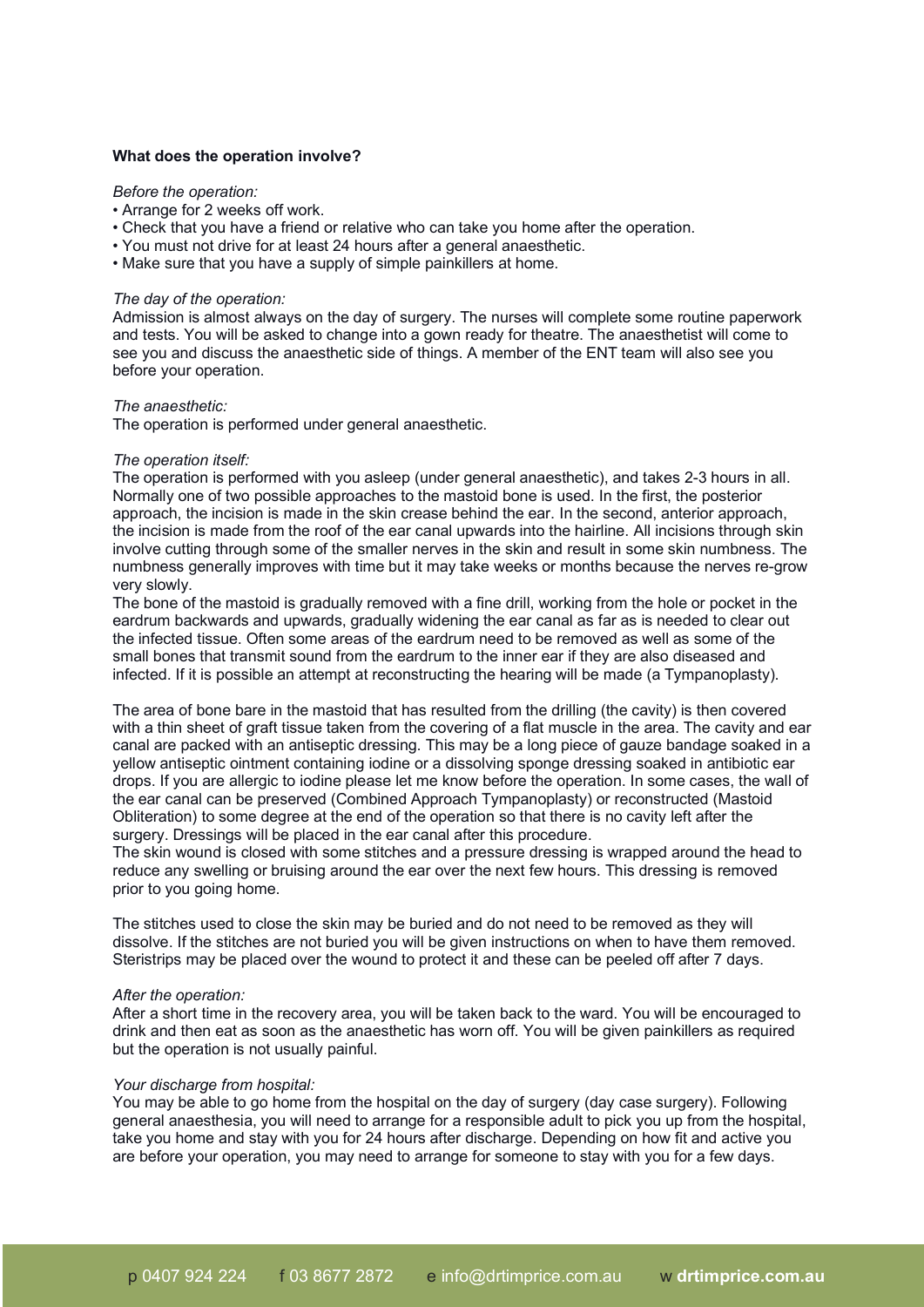# **POST OPERATIVE CARE**

# **What should I do when I leave the hospital?**

### *Activity:*

Be sure to keep the ear dry and do not go swimming. The best way to achieve this is with cotton wool and Vaseline to the outer ear canal. The wound behind the ear can get wet. Pat it dry with a towel but do not rub it as you might open up the wound.

#### *Flying:*

You should not fly until Mr Price is happy that the ear has healed. This is because changes in the ear pressure especially during take-off and landing can push the graft out of place. Healing can be confirmed by your surgeon in outpatients. This is usually at around 6 weeks after the surgery.

#### *Driving:*

You should not drive for at least 24 hours following your operation. You can then drive when you are able to perform an emergency stop safely.

#### *Work:*

You may feel rather tired for a week or so, but this will steadily improve. Returning to work will depend on your circumstances and type of work. You would normally need to be off work for 3-4 weeks. If your work requires heavy manual labour, then your surgeon may recommend that you have more time off to allow the ear to heal.

## *Wound care:*

There is often some bloodstained ear discharge over the next few days from the packing in the ear. This is to be expected and can be dealt with by placing some cotton wool in the outer ear. Do not use any earbuds in the ears as you will cause damage. The cotton wool in the outer ear must be removed prior to putting in antibiotic drops if you were given some on discharge. A fresh piece of cotton wool can be put back in the ear if there is a lot of leaking. The operation is not usually particularly painful. There may be some discomfort around the ear and in the jaw joint area on chewing, but this is usually controlled by simple painkillers.

Patients will have Steri Strips (thin, sticky plasters) on the wound. These can be removed by yourself after a week.

Stitches are usually buried under the skin and will dissolve but if you have stitches that are visible on the surface, they need to be removed a week after the operation. You will be informed by your surgeon which stitches you have.

Patients are asked to return to the E.N.T. clinic about 3 weeks after the operation for removal of the dressings from the ear canal. This is normally a straightforward procedure but in some very young children, it may be performed under a short day-case anaesthetic. If a large piece of dressing was to fall out of the ear soon after the surgery please contact your surgeon for advice as a new dressing may be necessary.

At the 3 week stage, the mastoid cavity is beginning to heal itself, and you may be given some antibiotics and steroid eardrops to use for a week or two to keep the ear clean. Over the next few weeks, it is hoped that the mastoid cavity will line itself completely with skin. Patients generally attend the clinic at intervals for the cavity to be cleaned if necessary. The frequency of the visits varies from every few months to every year or two.

# **Are there any risks involved in this operation?**

Although modern surgery and anaesthetics are considered to be safe, all medical procedures carry some risks. The surgeon will discuss all these risks with you.

*Risks associated with the operation are:*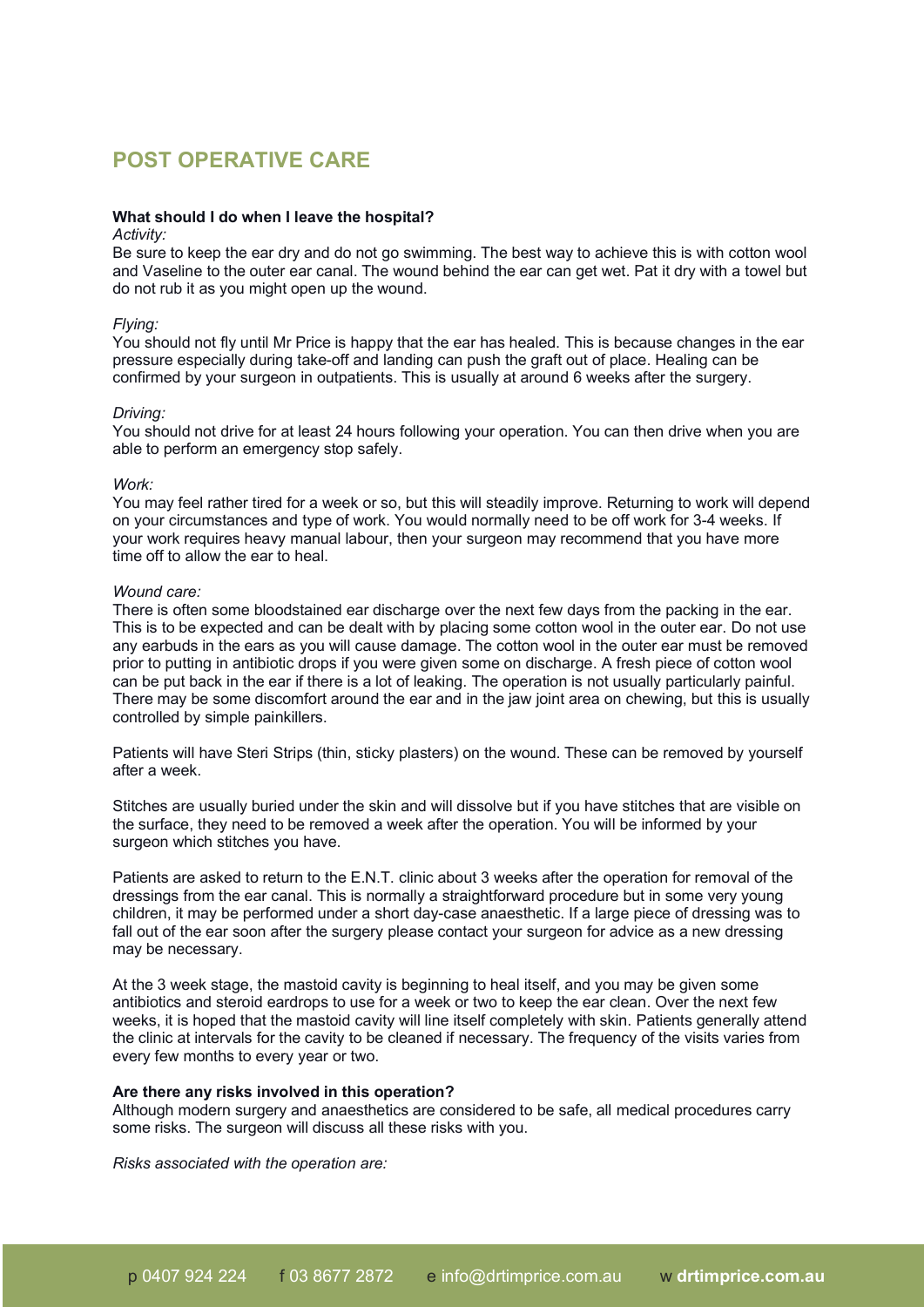• Taste disturbance: The taste nerve runs close to the eardrum and may occasionally be damaged. This can cause an abnormal taste on one side of the tongue. This is usually temporary but occasionally it can be permanent.

• Numbness of the ear. Temporary loss of sensation to the ear (pinna). This may last a few weeks until the nerves recover.

• Dizziness (loss of balance): Dizziness is common for a few hours following surgery. On rare occasions, dizziness is prolonged.

• Tinnitus: Sometimes the patient may notice noise (ringing or buzzing) in the ear, in particular, if the hearing loss worsens. This may be temporary or permanent and is more likely to be permanent if it was present before the surgery.

• Facial Paralysis: The nerve for the muscle of the face runs through the ear. Therefore, there is a slight chance of facial paralysis (<1 in 1000patients). The facial paralysis affects the movement of the facial muscles for the closing of the eye, making a smile and raising the forehead. The paralysis could be partial or complete. It may occur immediately after surgery or have a delayed onset. Recovery can be complete or partial.

• Reaction to ear dressings: Occasionally the ear may develop an allergic reaction to the dressings in the ear canal. If this happens, the pinna (outer ear) may become swollen and red and you may experience intense itching and a profuse watery discharge from the ear. You should consult your surgeon immediately so that he can remove the dressing from your ear. The allergic reaction should settle down with treatment after a few days.

• Failure of the repair: The graft may not work and there may still be a perforation after surgery. This occurs in about 20% of patients. A further operation may be necessary.

• Recurrent perforation. The eardrum may perforate again in the future after an infection etc. This may require further surgery to repair the hole.

• Failure to improve hearing. An improvement in hearing may not be apparent despite the surgery being successful in repairing the hole or reconstructing the chain of bones.

• Abnormal scar tissue formation. This may result in a thickened, wide, red scar in front of or behind the ear. This may require further surgery.

• Hearing loss: The number one priority of the operation is to make the ear safe. The hearing is unlikely to be any better after the operation, and may well be worse because some of the middle ear bones may have been infected and will have been removed. Even successful reconstruction of the ossicular chain (tympanoplasty) may not result in normal hearing. In a very small number of patients, total deafness can occur if there is an injury to the inner ear. This is more likely to occur if the bone covering the inner ear is eroded by cholesteatoma. The hearing loss, in this case, is not curable.

• Recurrent cholesteatoma and chronic middle ear disease. Cholesteatoma can recur in 10 to 20 cases in 100 even after successful removal. Patients, therefore, need regular follow up with their surgeon who can identify an early regrowth. Further surgery will be necessary. This is also the case in chronic middle ear disease where persistent discharge and poor hearing occurs. This is more likely in children and several operations may be needed to treat the condition.

• Mastoid discharge. It is not possible to guarantee that the mastoid cavity will be completely dry following surgery. Sometimes the healing of the cavity is incomplete and the lining remains moist and sometimes discharges. If this were to happen then the ear would need to be kept dry and plugged to stop water getting in when showering or swimming. Further surgery may be needed. • The Meatoplasty. As the ear canal is a little wider and there is less bone covering the balance organ in the ear, cold air blowing into the ear or cold water in the ear can make you feel dizzy for a short while, usually no more than a minute or two. A similar thing can happen in the clinic if the ear is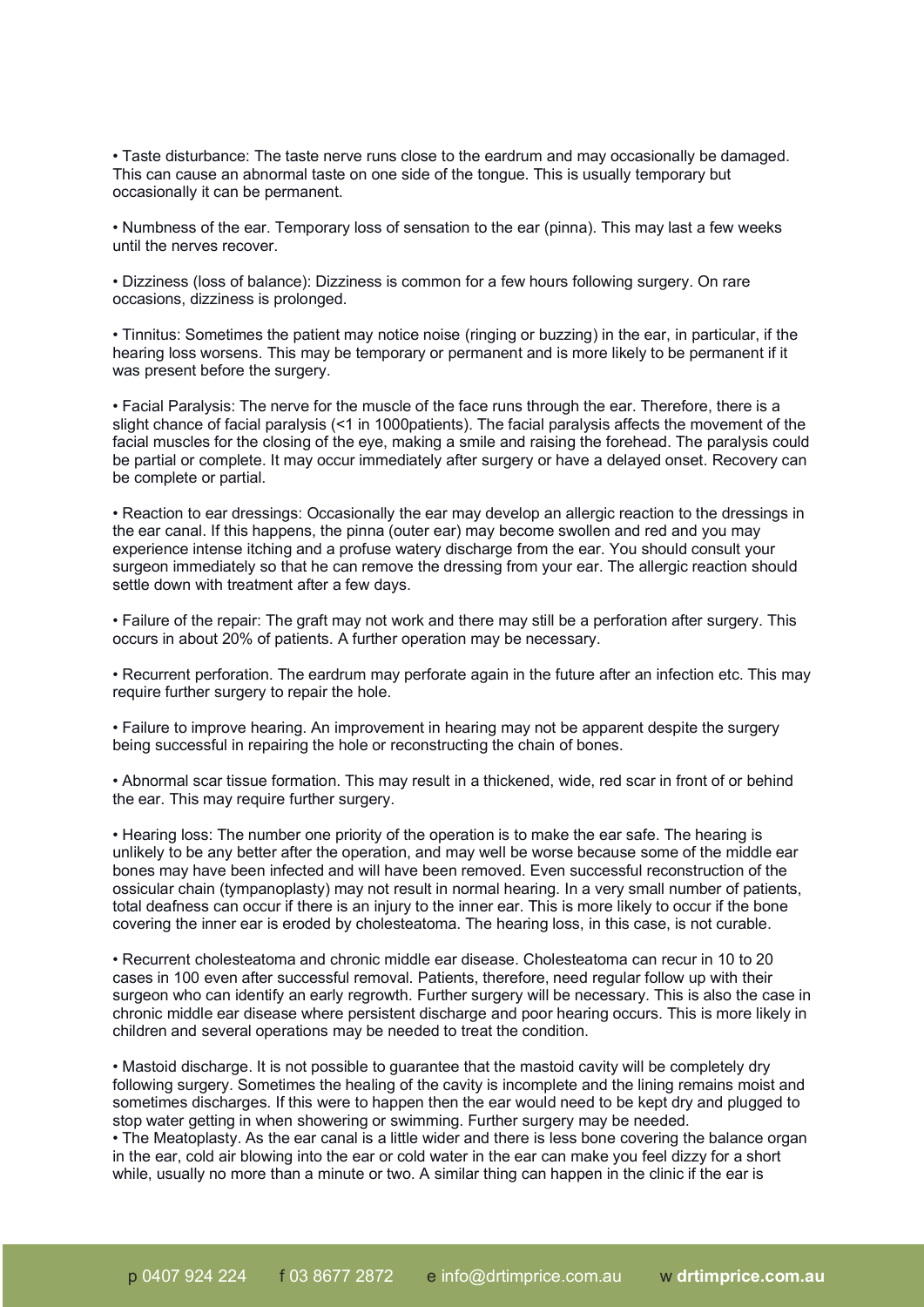cleaned using a fine suction tube. Occasionally as scar tissue forms, the ear canal may narrow down. Further surgery may be necessary.

• Intracranial complications are very rare. These include CSF leaks, Meningitis and small brain hernias (encephaloceles). These complications usually only occur after removal of very extensive cholesteatomas.

• Jaw pain: the jaw joint in front of the ear canal may become inflamed due to drill vibrations or the opening of the mouth to insert the breathing tube for the general anaesthetic. This may cause spasm, pain and difficulty opening the mouth. This usually settles within a few days.

• Delayed healing of ear canal skin: this is possible especially if there has been chronic infection of the skin prior to surgery. This requires careful cleaning and application of drops or ointment to prevent infection.

*Risks associated with a general anaesthetic are rare and include:* • Infection can occur, requiring antibiotics and further treatment.

• Bleeding can occur and may require a return to theatre. Bleeding is more common if you are on blood-thinning drugs.

• Chest infection. Small areas of the lung can collapse, increasing the risks of chest infections. This may need antibiotics and physiotherapy.

• Blood clots in the legs (DVT) can cause pain and swelling of the legs. Rarely pieces of the clot can break off and can travel to the lungs (pulmonary embolism). This is a particular problem in obese patients. Patients may wear tight stockings and are advised to keep moving their legs to help the circulation. Blood-thinning injections are often given to prevent this.

• Heart attack or stroke could occur due to the strain on the heart.

• Increased risk in obese patients of wound infection, chest infection, heart and lung complications and thrombosis (DVT).

• Death as a result of a general anaesthetic/ this procedure is possible.

### **Are there any alternatives to this operation?**

The only way to remove the infection completely is with an operation. In patients who are unfit for surgery, the only alternative is regular cleaning of the ear by an ear specialist and the use of eardrops. Sometimes the ear will have been examined and cleaned fully under a short day-case anaesthetic to see if this will improve things. This would at best only reduce the ear discharge and would not deal with the underlying problem.

If you would like a second opinion about the proposed surgery please ask your G.P or Surgeon to arrange this.

# **Are there any risks of not having this operation?**

If you decide not to have surgery your symptoms may persist or worsen.

#### **Where can I find out more about the operation?** Royal Australian College of Surgeons

http://www.surgeons.org

Australasian Society of Otolaryngology and Head & Neck Surgery (ASOHNS) http://www.asohns.org.au

Alternatively, visit the following websites: ENT UK have a patient information leaflet: https://entuk.org/docs/patient\_info\_leaflets/09009\_mastoid\_surgery